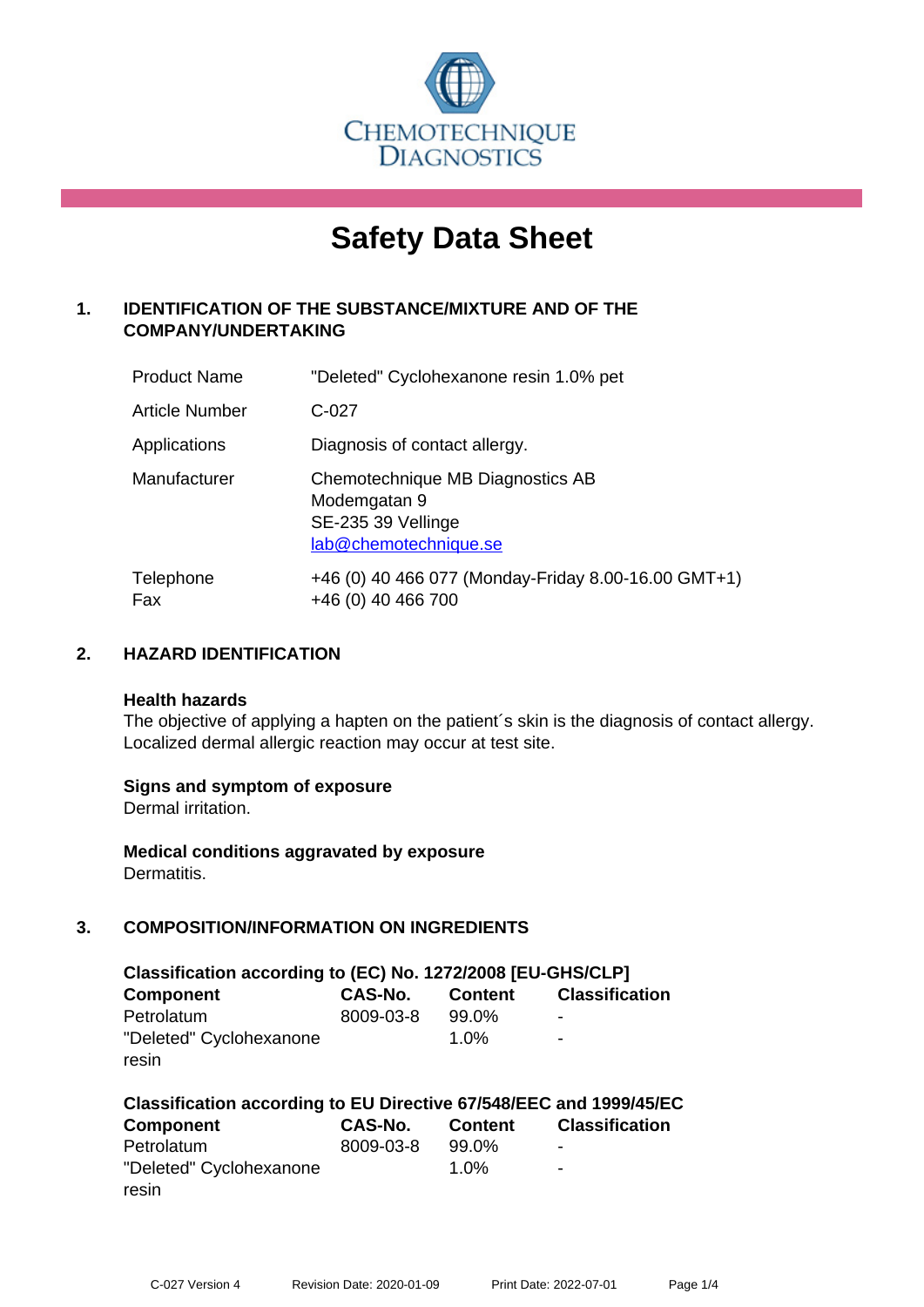## **4. FIRST AID MEASURES**

## **Emergency and first aid procedures**

Obtain medical attention.

## **5. FIRE-FIGHTING MEASURES\***

#### **Suitable extinguish media**

CO2, powder or water spray. Fight larger fires with water spray or alcohol resistant foam.

## **For safety reasons unsuitable extinguishing agents**

Water with full jet.

## **Special protective equipment for fire-fighters**

Wear self-contained respiratory protective device. Wear fully protective suit.

\*Data is shown for petrolatum only

## **6. ACCIDENTAL RELEASES MEASURES**

**Steps to be taken if material is released or spilled** Contain and place in a closed container.

# **7. HANDLING AND STORAGE**

**Precautions to be taken in handling and storage** Store dark at 5-8°C. Avoid extended exposure to light. FOR EXTERNAL USE ONLY.

# **8. EXPOSURE CONTROLS/PERSONAL PROTECTION**

**Respiratory protection** Not required.

**Ventilation** Local exhaust.

**Protective gloves** Disposal gloves.

#### **Eye protection** Not required with normal use.

## **Work/Hygienic practices**

Wash hands after each use.

## **9. PHYSICAL AND CHEMICAL PROPERTIES**

Odour **Odourless** 

Appearance Ivory White Semi Solid

Melting point\* 50-55° C Flash point\*  $>100^{\circ}$ C

Boiling point\* No data available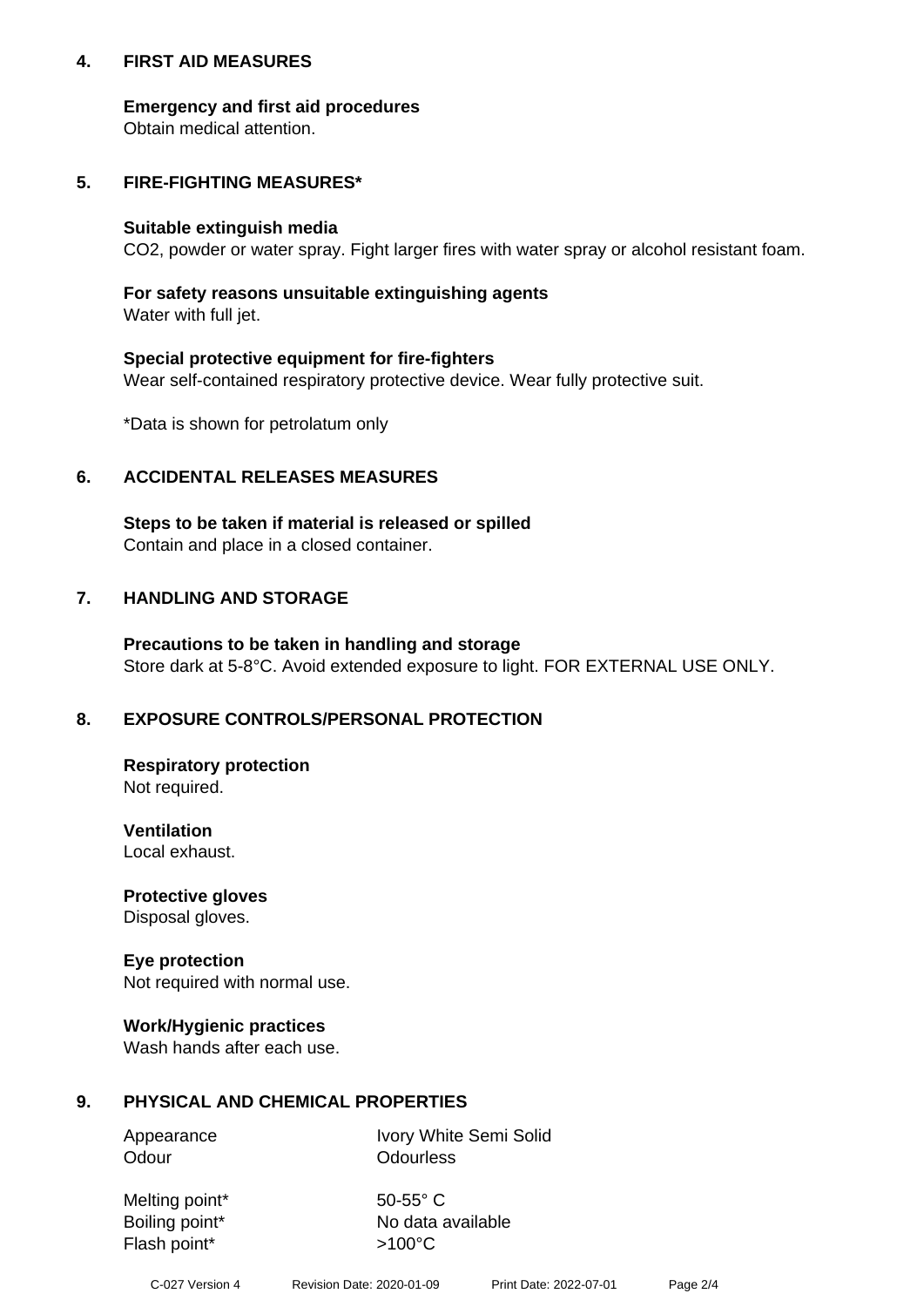Density\* No data available. Solubility in/Miscibility with Water\*

Self ignition\* Product does not self ignite. Danger of explosion\* Product does not present an explosion hazard. Insoluble

\*Data is shown for petrolatum only

# **10. STABILITY AND REACTIVITY**

#### **Incompability**

May react with strong oxidizing agents.

## **Stability**

Stable at recommended storage conditions.

#### **Hazardous byproducts**

Combustion may generate CO, CO2 and other oxides.

**Hazardous polymerization**

Will not occur.

## **11. TOXICOLOGICAL INFORMATION**

No data available.

## **12. ECOLOGICAL INFORMATION**

No data available.

## **13. DISPOSAL CONSIDERATIONS**

#### **Waste disposal method**

Comply with federal, state/provincial and local regulation.

#### **14. TRANSPORT INFORMATION**

Not dangerous goods.

## **15. REGULATORY INFORMATION**

The classification is according to the latest editions of the EU lists, and extended by company and literature data.

## **16. OTHER INFORMATION**

## **Text of H-statements and R-phrases mentioned in Section 3**

Pharmaceutical quality of tested hapten is confirmed by Chemotechnique Diagnostics according to validated analytical methods. Hapten passed test according to GMP standards.